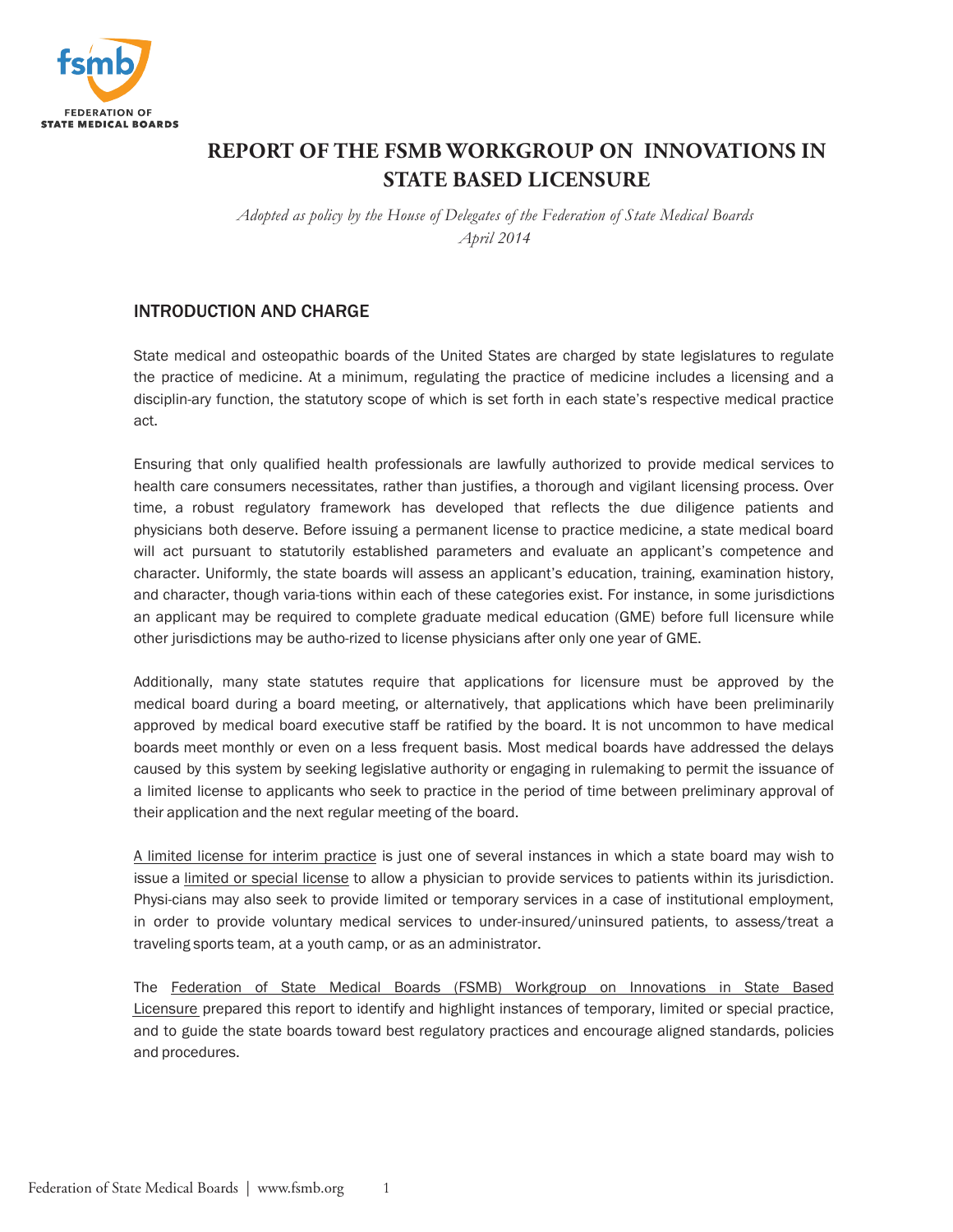#### METHODOLOGY

The Workgroup reviewed state rules and policies and determined the full range and scope of the special and limited licenses currently being issued by the state medical boards. As a result of that exercise, it was determined that the state boards, in addition to affirmatively issuing limited and special purpose licenses, have also articulated a number of licensure exceptions to govern instances in which a physician may seek to provide medical services within the state for a special purpose or a limited period of time. The Workgroup determined that the following circumstances fell within the scope of its charge:

#### *Temporary Practice by a Team Physician*

At all levels – amateur, collegiate and professional – sports teams regularly have an affiliated physician who travels with the team to provide ongoing or emergency medical care. Yet relatively few states have a mechanism by which they may issue a limited license or otherwise exempt these physicians from the licensure process. Of the sixty-nine (69) state medical boards that license physicians, no medical board issues a limited sports team  $license<sup>1</sup>$  and only twenty states<sup>2</sup> have promulgated an applicable licensure exception by statute or regulation. The approaches espoused by those states generally fall into one of three categories: 1) the medicine practiced by out-of-state<sup>3</sup> physicians providing care to a traveling sports team is not encompassed in the state's definition of the practice of medicine; 2) a physician providing medical services to a traveling sports team by which he or she is employed is exempt from the licensure requirements of the destination state; or 3) an exception, not specific to the practice of sports medicine, would exempt a sports team physician from a state's licensure requirements.

A Kentucky statute serves as a characteristic illustration of the first approach.4 The statute specifies that physicians who are employed by a sports team visiting Kentucky for a specific sporting event may engage in the practice of medicine in Kentucky without a Kentucky license so long as the physician holds an active medical license in another state and limits the practice of medicine in Kentucky to treatment of the members, coaches and staff of the employing sports entity.<sup>5</sup> By slight contrast, South Carolina has provided that out-of-state sports team physicians are exempt from the licensure requirement so long as the physician holds an active license in the other jurisdiction where he or she is regularly engaged in the practice of medicine and is employed or designated as the team physician by an athletic team visiting the state for a specific sporting event.<sup>6</sup> Like Kentucky, South Carolina limits the scope of the exception to medical services provided to team members, coaches and staff. This approach is largely consistent across the states; however, in 2012, Ohio passed SB 141 which expands authorization, allowing licensed out-of-state physicians to provide services to out-of-state athletic teams; coaching, communications, equipment and sports medicine staff; members of the band and cheerleading squad; and the team's mascot.

*5 Id.*

*<sup>1</sup> To clarify, no medical boards have developed a limited sports team license for issuance to only those physicians who provide medical services to a sports team and its*  staff. Most medical boards have the authority to issue limited licenses for a variety of purposes. It is probable that many states could issue a limited license to a physician *for the purpose of providing temporary medical services to a sports team or its staff under the state's current regulatory framework.* 

*<sup>2</sup> Anderson, J., Carlson, Chad., Trojian, T. H., Viola, Tracey (October 4, 2012). A survey of state medical licensing boards: can the traveling team physician practice in your state? British Journal of Sports Medicine, 46. Retrieved from http://bjsm.bmj.com/content/early/2012/10/03/bjsports-2012-091460.full?sid=935de7c9-dcc8- 4346-bbec-9532f12d2dc3; HB. 2409, 51st Leg., 1st.Sess. (Ariz. 2013); SB 46, 147th G.A. (Delaware 2013).*

*<sup>3</sup> For the purposes of this report, the term "out-of-state physician" means physicians who are licensed in a state other than the state in which he or she is providing services.* 

*<sup>4</sup> Kentucky Revised Statutes 311.560.*

*<sup>6</sup> South Carolina Code 1976 § 40-47-30(B).*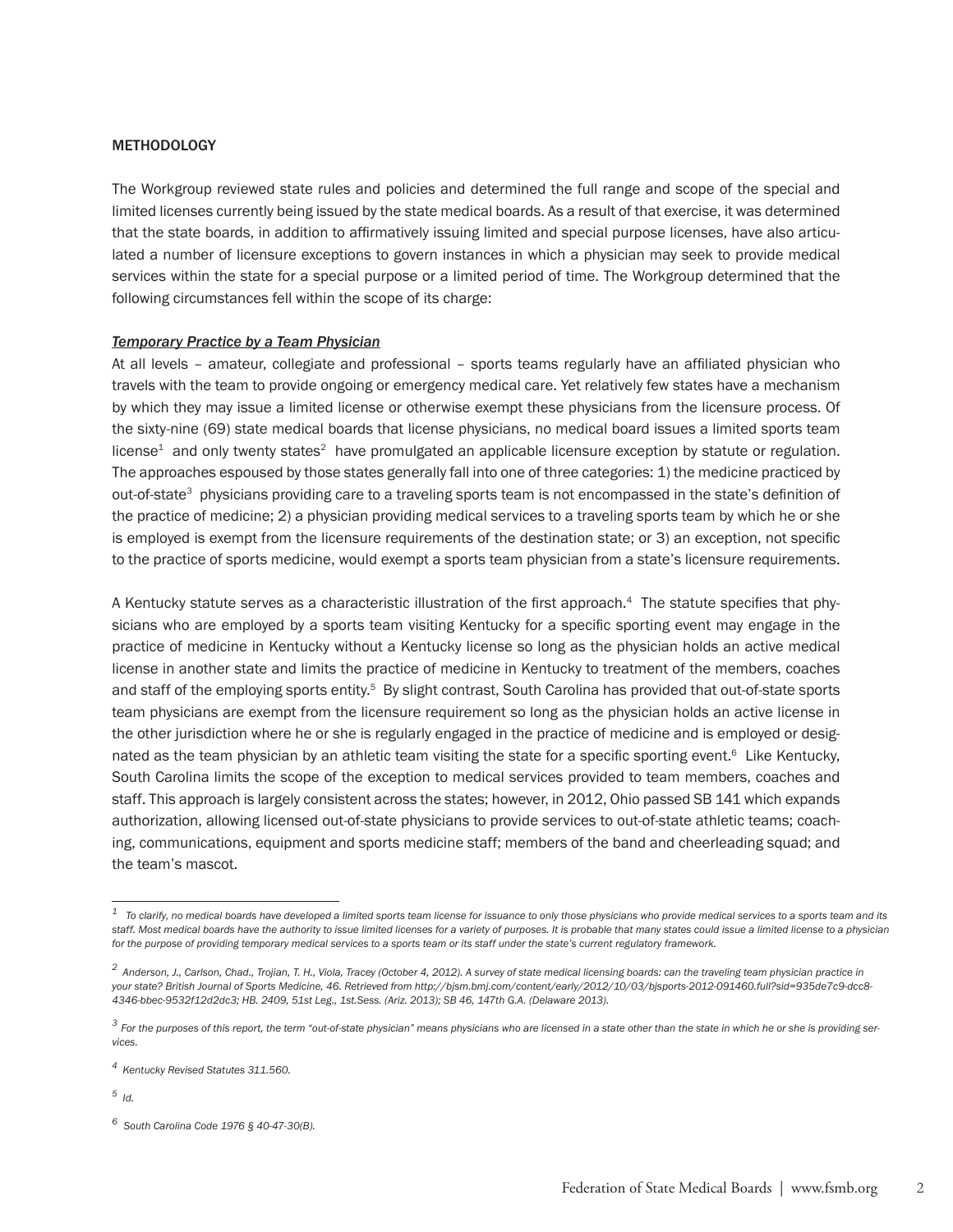The practical consequence of specifying that medical services provided by a sports team physician do not fall within a state's definition of the practice of medicine versus providing that a sports team physician is exempt from the licensure requirements of a state is not significant. Both approaches suggest that medical services provided by a sports team physician fall slightly outside the scope of a medical board's traditional purpose of protecting patients located within the state. This may explain why the state boards have not felt compelled to implement limited licenses specific to sports team physicians. Licensure, even limited licensure, is a mechanism by which state boards seek to bring practitioners under their jurisdiction so that they may properly discipline or otherwise restrict from practice those physicians who pose a risk to patients located within their states. However, in the case of a physician providing care to a traveling sports team and its staff, any medical care rendered is not delivered to patients who reside in the state in which the sporting event is occurring and the medical board sits, thus the Workgroup posited that jurisdiction is not necessary in order to protect in-state patients if a special purpose license is issued for this purpose.

## *Temporary or Special Practice to Provide Voluntary Services to Underserved or Under-insured/uninsured Patients*

State medical boards have recognized the need to oversee physicians who provide voluntary care to underinsured/uninsured patients located within their states, irrespective of whether those physicians are licensed in-state or out-of-state. Accordingly, a number of innovations have occurred which encourage the provision of voluntary medical services while seeking to ensure that patients are adequately protected.

Much of the regulation governing the volunteer practice of medicine is directed toward physicians who are no longer in active practice, most often due to retirement or their intent to cease actively practicing medicine. Most regulation of this demographic is uniform, specifying that an individual who is retired from the active practice of medicine who wishes to donate his or her expertise for the medical treatment of under-insured/uninsured individuals in medically underserved areas is eligible for a volunteer license or status pursuant to certain conditions. In addition to applying for the volunteer license or status, the physician must provide documentation indicating that the physician was licensed and in good standing prior to the expiration of his or her license. The physician must also acknowledge and document that he or she will not receive any payment or compensation for medical services provided. The regulations also limit the scope of the physician's practice care of needy and underinsured/uninsured persons located within the issuing state.

A volunteer license or status brings the licensee under the purview of the board, subjecting him or her to the medical practice act and applicable regulations. Certain privileges and obligations correspond to the license or status in representative fashion. For instance, a volunteer physician will be subject to annual or biennial renewal as well as the continuing education requirements of the board. A board may also require that a physician pass a clinical skills assessment or other professional evaluation before issuing a volunteer license or status.

In 2010 the California Legislature passed AB 2699 which effectively directed the healing boards in California to adopt regulations to allow for health care practitioners who are licensed and in good standing in another state, district or territory, to provide health care services in California without obtaining a California license. In 2012, rules promulgated by the California Medical Board became effective. Pursuant to these rules, a sponsoring entity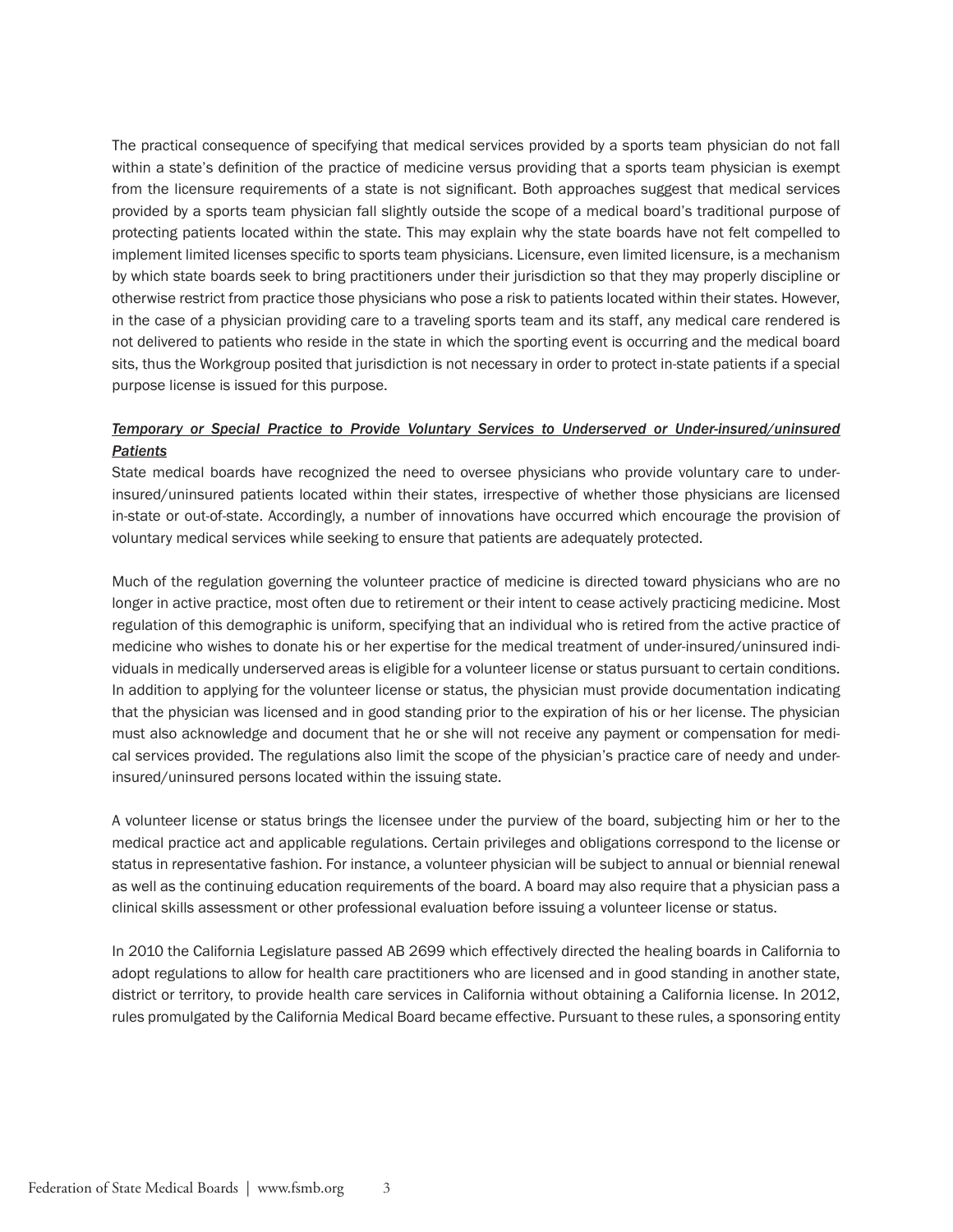that wishes to provide or arrange for the provision of health care services to under-insured/uninsured patients within California must register with the Medical Board, and provide information regarding the event date, location and the types and a general description of the services to be volunteered. Out-of-state practitioners may provide medical services at the free health care event after authorization from the board. Authorization from the board is conditioned upon completion of an application, submission to a criminal background check and is limited to a term of practice not to exceed ten days.

Though California is not the first state to implement a registration program it does seem to have the most expansive regulatory scheme. Kentucky also allows nonresidents to provide medical services through a nonprofit, allvolunteer sponsoring organization without seeking or obtaining a Kentucky medical license. Rather than require registration, the Kentucky Medical Board may issue a waiver to an out-of-state physicians after confirmation that the license is in good standing in their home state. Once a waiver has been issued, an out-of-state physician is permitted to provide volunteer medical services for the period specified in the written waiver. The physician's scope of practice is limited to the sponsoring organization's event or clinic. Like California, the sponsoring organization must register with the Kentucky Cabinet for Health and Family Services. Similar schemes exist elsewhere with subtle variations which may or may not permit out-of-state physicians to provide services.

Examining the full range of existing statutory and administrative provisions governing the charitable practice of medicine reveals varied approaches to address licensure. Some states have elected to issue special purpose licenses or statuses to physicians who do not have a full and unrestricted license to practice in the state but who seek to provide charitable medical services therein. Other states have implemented a registration or waiver program which seems to target out-of-state physicians and presumably does not bring physicians under the purview of the medical board of the state in which services are provided.7 The Workgroup concurred that physicians rendering health care services to residents of the state (regardless of whether or not there is remuneration) should be subject to the authority of the board in the state where care is being delivered.

#### *Temporary or Special Practice by a Youth Camp Physician*

A minority of state medical boards<sup>8</sup> issue a temporary license to allow out-of-state physicians to practice medicine at a camp, school, or resort for a limited term, typically not in excess of three months. A representative provision will specify that the temporary license may only be issued to physicians who hold an unrestricted license to practice medicine in another state, and who limit their practice to the provision of medical services to youth camp or school enrollees, leaders and employees. Some slight variations include the condition that the applicant for the temporary license be of good repute<sup>9</sup> and may be subject to an interview.<sup>10</sup> The Workgroup recognized that this issue is more relevant in certain jurisdictions than others due to a state's geographic location and suitability for youth camps. The Workgroup agreed that boards should have the legal authority to require a special licensure in if deemed appropriate for protecting the public.

*<sup>7</sup> It should be noted that a majority of states with charitable medical care statutes or regulations also waive the application or licensure fees associated with such practice, seemingly as an incentive to encourage more physicians to volunteer their services.*

*<sup>8</sup>A fifty (50) state survey suggests that only eight state boards currently issue a temporary license to allow for the temporary practice of medicine at a youth camp; however, it is possible that additional states have the authority to issue temporary or special purpose licenses to these physicians despite the fact that the applicable statutory or administrative code does not articulate the youth camp purpose specifically.* 

*<sup>9 32</sup> Maine Rev. Stat. Ann. § 2575.* 

*<sup>10</sup> Wisconsin Statutes Annotated 448.04.*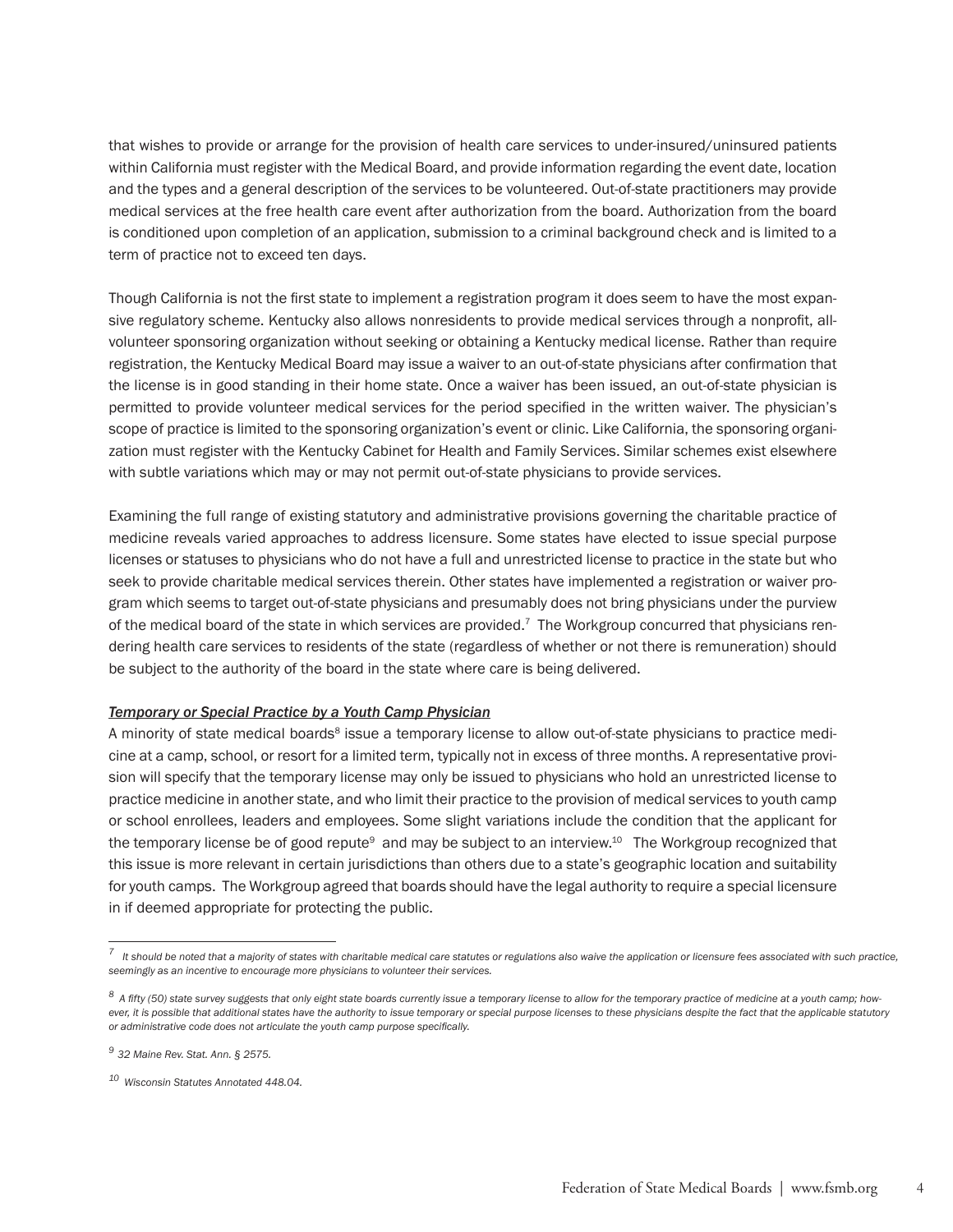## *Special Practice by an Institutional Physician*

Hospitals and academic and other institutions often seek to recruit out-of-state and foreign-trained physicians to practice or provide clinical or other type of instruction. To facilitate the ease of licensure for these physicians, a number of state boards issue temporary licenses or permits specific to the scope of the physician's institutional practice and the physician's relationship with the institution. Statutes and regulations may refer to this authority as an educational license or permit, visiting faculty permit, institutional license, or other similar phraseology.

The conditions precedent to the issuance of a temporary institutional license may include current and unrestricted licensure in another state or country with equivalent licensure requirements; absence of any disciplinary action in any state in which he or she is licensed; passage of a jurisdictional or other examination; interview by the board; and submission to a criminal background check. Additional conditions and restrictions exist on a state-by-state basis. For instance, a Wisconsin statute specifies that a temporary license is properly issued to applicant graduates of foreign medical schools who, "because of noteworthy professional attainment," are invited to serve on the academic staff of a Wisconsin medical school as a visiting professor.<sup>11</sup> A Texas statute provides that a temporarily licensed physician must sign an oath and file affidavits with the board affirming acceptance of the terms and limitations of the license.<sup>12</sup>

A survey of FSMB member boards was conducted on behalf of the Workgroup to determine state boards' utilization of special and limited licenses. Fifty-five (55) boards responded to the survey, representing a 79% response rate. The survey revealed that approximately 50% of state medical boards utilize special and/or limited licenses, while two thirds (66%) of respondents reported infrequently discipline physicians who hold a special purpose licenses (compared to other physicians) and 63% of responding boards indicated that it would recommend the use of a special purpose license to other medical boards. Thus the Workgroup recognizes that while special and limited licenses are not necessarily a priority of the state medical boards, it is the intent of this report to guide the use of special purpose licenses in the event the board deems it in the best interest of the public they are charged to protect.

#### Recommendations

By exploring and identifying best practices in medical regulation, the FSMB seeks to promote the development and use of consistent standards, language, definitions and tools across the United States and its territories. Concurrently, the FSMB endeavors to properly empower the state boards to address the unique and sometimes novel issues that arise in their states and affect their citizenry punctually and with precision. The Workgroup is reverential towards this approach, believing that practices which are truly the "best" will be absorbed by the statutory and administrative codes of the states with little effort on the part of the FSMB.

*<sup>11</sup> W.S.A. 448.04(2) (2012).*

*<sup>12</sup> TX OCC. § 155.104(d) (2009).*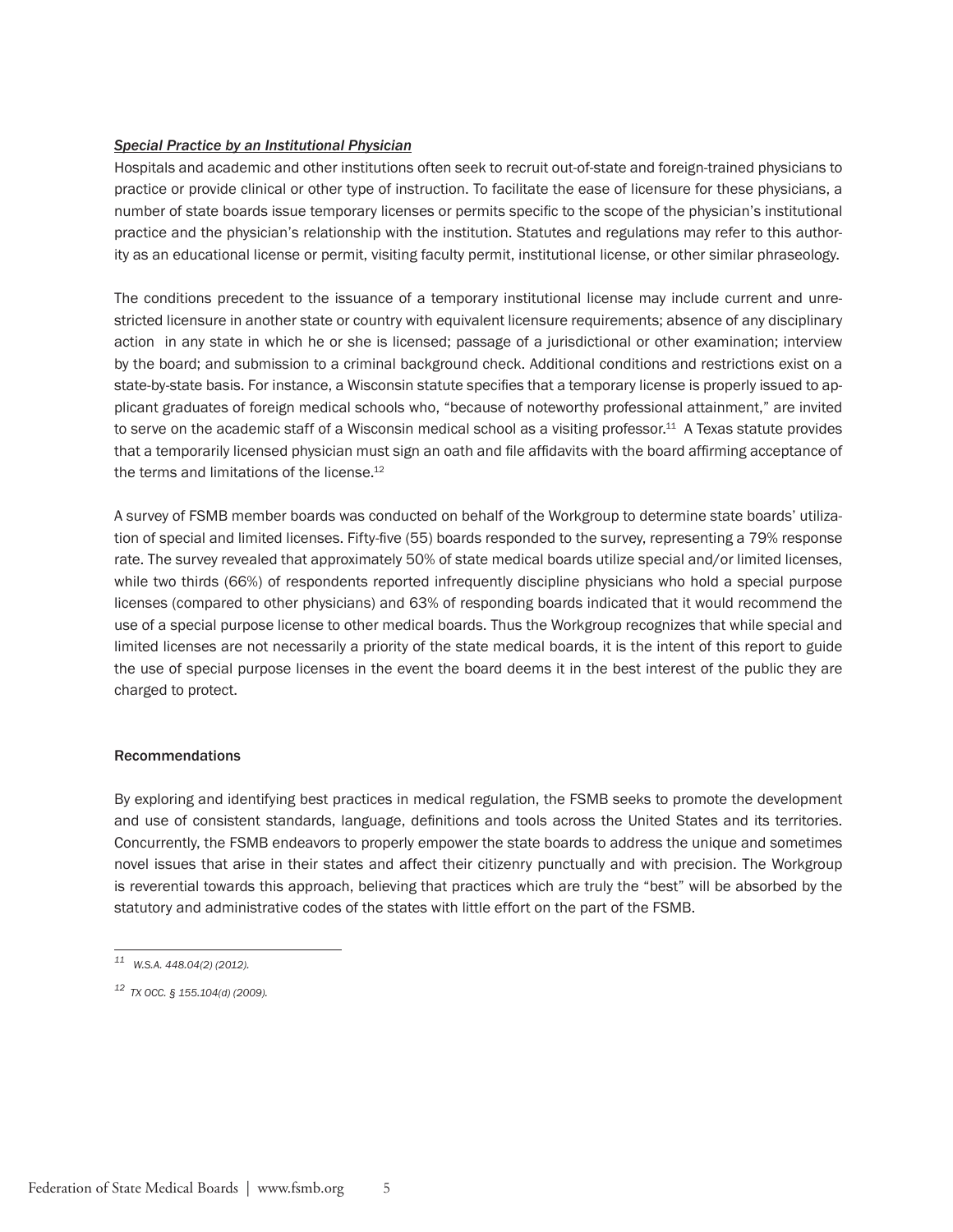Representative of this ideology are two FSMB policy documents: the *Essentials of a State Medical and Osteopathic Practice Act13* and the *Elements of a State Medical and Osteopathic Board*. 14 Where the Essentials identifies the requisite content of a medical practice act and seeks to serve as a stimulus to medical boards and state legislatures for periodic review and revision of their statutes, the Elements is an explanation of the chapters of the Essentials which are specific to the medical board processes and functions rather than the medical practice act itself. The Essentials and the Elements are companion documents created with the intent to provide state boards with a blueprint of a functional and modern state medical board.

The *Essentials* has long encouraged the state boards to seek the authority necessary to issue special licenses as it deems necessary. Though the special purpose license was originally proposed to allow the boards to absorb the "Report of the Ad Hoc Committee on Telemedicine: A Model to Regulate the Practice of Medicine Across State Lines," which called for a special purpose license to allow physicians to practice medicine across state lines, the special purpose license has a number of current and potential uses. Existing FSMB policy recommends that the state boards be authorized to issue conditional, restricted, probationary, limited or otherwise circumscribed licenses as it deems necessary.15

After careful deliberation, the Workgroup makes the recommendations detailed below. The Workgroup makes special note that the recommendations are intended to address instances where a practitioner coming from another jurisdiction- whether international or in the United States- is required to hold a special license valid until the duties for which the license was applied for are terminated. The recommendations represent most expedient and efficient processes identified by the Workgroup for state medical boards to facilitate licensure for special purposes.

The recommendations are as follows:

*A recommendation that sports team physicians are held exempt from the state licensure requirement, as follows*:

A physician licensed in another state, territory or jurisdiction of the United States is exempt from the licensure requirements in (state) if the physician is employed or formally designated as the team physician by an athletic team visiting (state) for a specific sporting event and the physician limits the practice of medicine in (state) to medical treatment of the members, coaches and staff of the sports entity that employs (or has designated) the physician.

*FSMB* Essentials of a State Medical and Osteopathic Practice Act *be amended to expand the circumstances in which a board may consider a special purpose licenses, as follows*:

*<sup>13</sup> The Essentials may be accessed electronically at http://www.fsmb.org/pdf/GRPOL\_essentials.pdf.*

*<sup>14</sup> The Elements may be accessed electronically at http://www.fsmb.org/pdf/GRPOL\_Elements\_Modern\_Medical\_Board.pdf.* 

*<sup>15</sup> Section VII: D, Essentials of a State Medical and Osteopathic Practice Act.*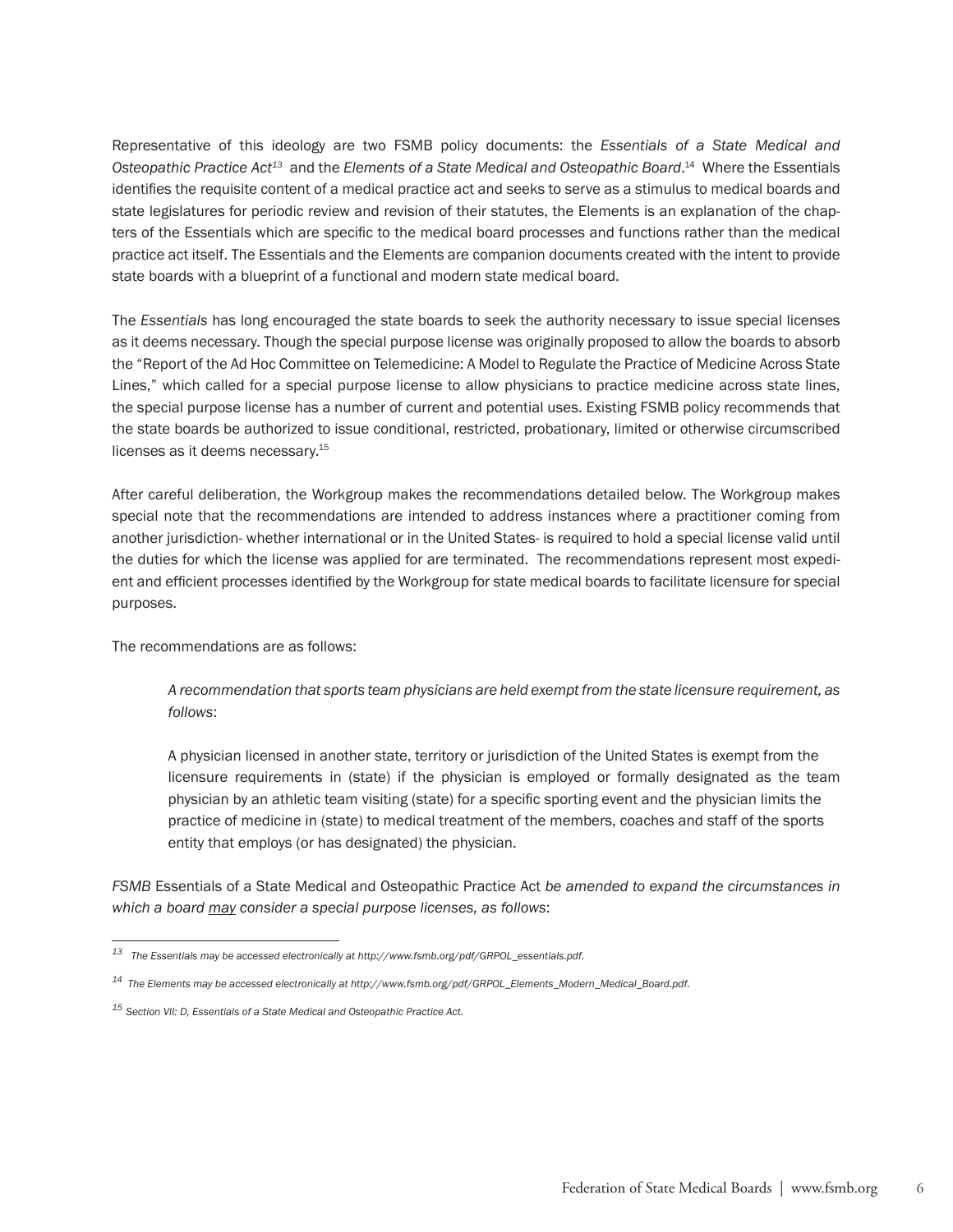D. Special Licensure: The Board should be authorized to issue conditional, restricted, probationary, limited or otherwise circumscribed licenses as it determines necessary. It is to the discretion of the state medical board to set the criteria for issuing special purpose licenses. This provision should include, but not be limited to, the ability to issue a special license for the following purposes:

- to practice medicine across state lines;
- to provide medical services to a traveling sports team, coaches and staff for the duration of the sports event;
- to provide volunteer medical services to under-insured/uninsured patients;
- to provide medical services to youth camp enrollees, counselors and staff for the duration of the youth camp;
- to engage in the limited practice of medicine in an institutional setting by a physician who is licensed in another jurisdiction in the United States.